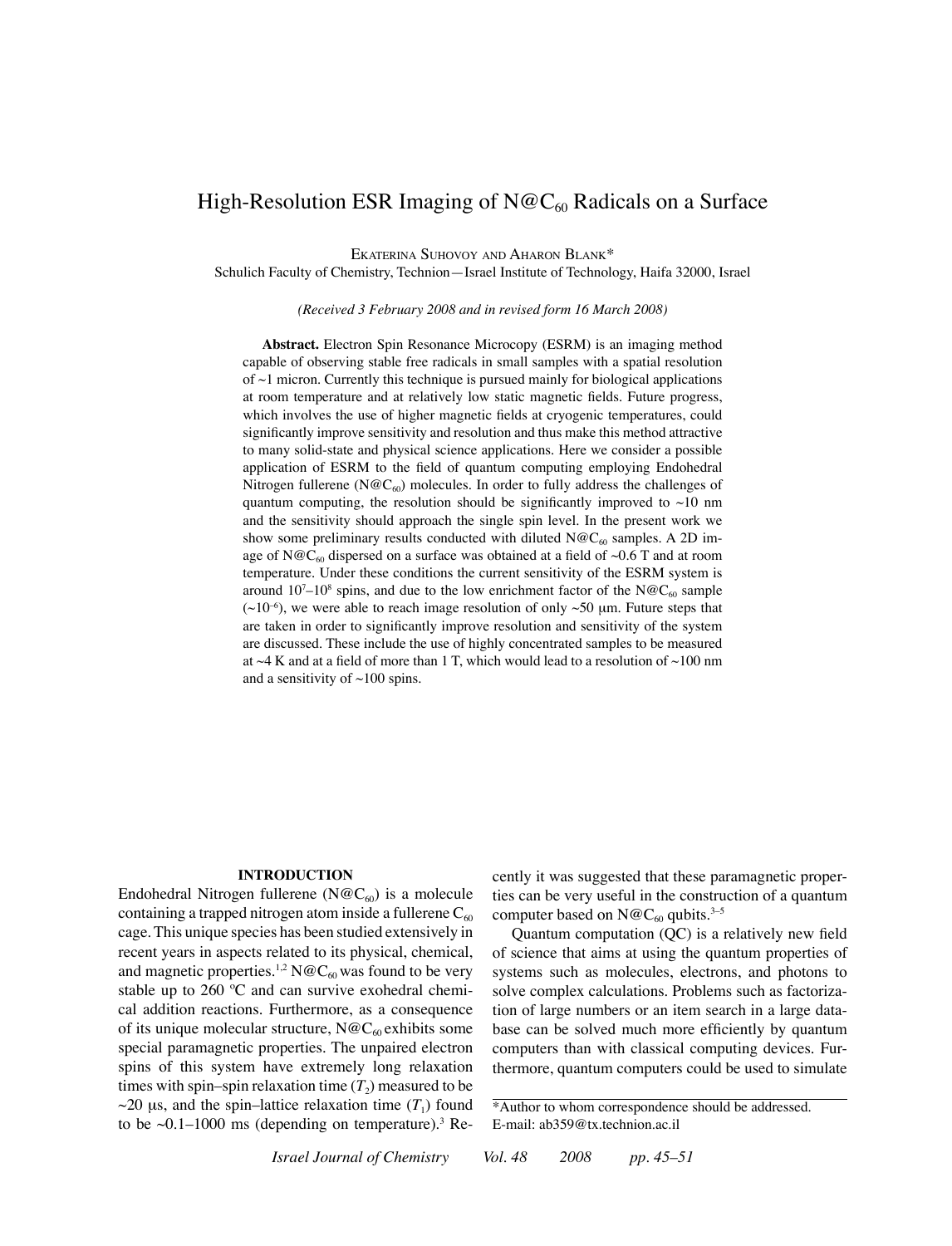

Fig. 1. An outline for a quantum computer based on the electron spins of  $N@C_{60}$  as qubits.<sup>3</sup>

quantum experimental systems much better than any classical computer and also can be of significant importance in the field of cryptography. $6,7$  In order to realize a working and useful quantum computing system, some basic requirements should be fulfilled.<sup>8</sup> The system must be comprised of several hundred quantum bits (qubit analogous to the classical computer bit) coupled with each other and having long coherence (relaxation) time. There should be a mechanism for qubit initialization and quantum error correction, logic gates that perform calculations with the qubits, and an ability to read out the qubits values. Quantum computers with a small number of qubits, based on liquid  $NMR$ , ion traps,  $10$  and silicon NMR,<sup>11</sup> were demonstrated. Nevertheless, these methods could be sufficient for the construction of a useful quantum computer, provided that the problem of scalability (i.e., going from few to many qubits) is solved.

Recently Harneit and coworkers presented a new approach for QC based on the use of  $N@C_{60}$  arrays arranged on a surface  $(Fig. 1)$ .<sup>3</sup> The long coherence time of this system makes it very attractive, and the physical arrangement of the spins presents a practical solution for the scalability problem that has risen in previous approaches. Furthermore, the environmental sheltering that the fullerene cage provides to the spin system inside it results in an excellent chemical and electrical isolation and it serves as an efficient mean for placing and arranging such large numbers of spins. The spins in the array are coupled to each other by means of the magnetic dipole interaction. Pulsed Electron Spin Resonance (ESR) can be employed for initializing the nitrogen spins (the qubits), performing logical quantum operations, performing error corrections, and, finally, reading out the state of the spins (the results of the calculation). This is a promising method, but there are some basic

problems that should be solved before it can be realized in practice. So far, there has been no demonstration of any workable method for selecting and placing individual  $N@C_{60}$  molecules in an ordered manner on the surface. Additionally, the current production efficiency of N@C<sub>60</sub> is quite low (under  $10^{-5}$ ) and requires many cycles of product purifications to reach satisfactory enrichment level.12 Finally, the sensitivity and resolution of the spin detection and imaging capability need to be greatly improved from the current state-of-the-art, so that the signal of a specific single spin can be detected with a sufficient resolution of  $\sim$  5–10 nm (see Fig. 1).

Our long-term work focuses on possible solutions to the last challenge through the development of high-sensitivity and high-resolution electron spin resonance detection and imaging techniques. Currently we have achieved micron-scale resolution at room temperature.13 In the near future we aim at improving the detection sensitivity to the level of  $\sim$ 100 spins and the 2D spatial resolution to  $\sim$ 100 nm. To realize these goals we have developed ultrasensitive ESR resonators and imaging probes, $<sup>14</sup>$  and plan</sup> to increase the static magnetic field to  $\sim$ 2 T and to reduce the temperature of measurement to  $\sim$ 4 K. Furthermore, fast pulse current drivers and optimized miniature gradient coils are being developed to facilitate the improvements in the spatial resolution to the nm scale.

In this paper, we shall present preliminary results of our ESR imaging work at room temperature and field of 0.6 T with solid N@C<sub>60</sub> molecules dispersed on the surface. First, continuous wave (CW) and pulsed ESR measurements of the N@C<sub>60</sub> spectrum and its measured  $T_1$ and  $T_2$  values are presented. Following that, the results of the 2D ESR micro-imaging of the  $N@C_{60}$  sample are shown. At present, due to the low enrichment factor of the N@C<sub>60</sub> sample ( $\sim$ 10<sup>-6</sup>), we were able to obtain at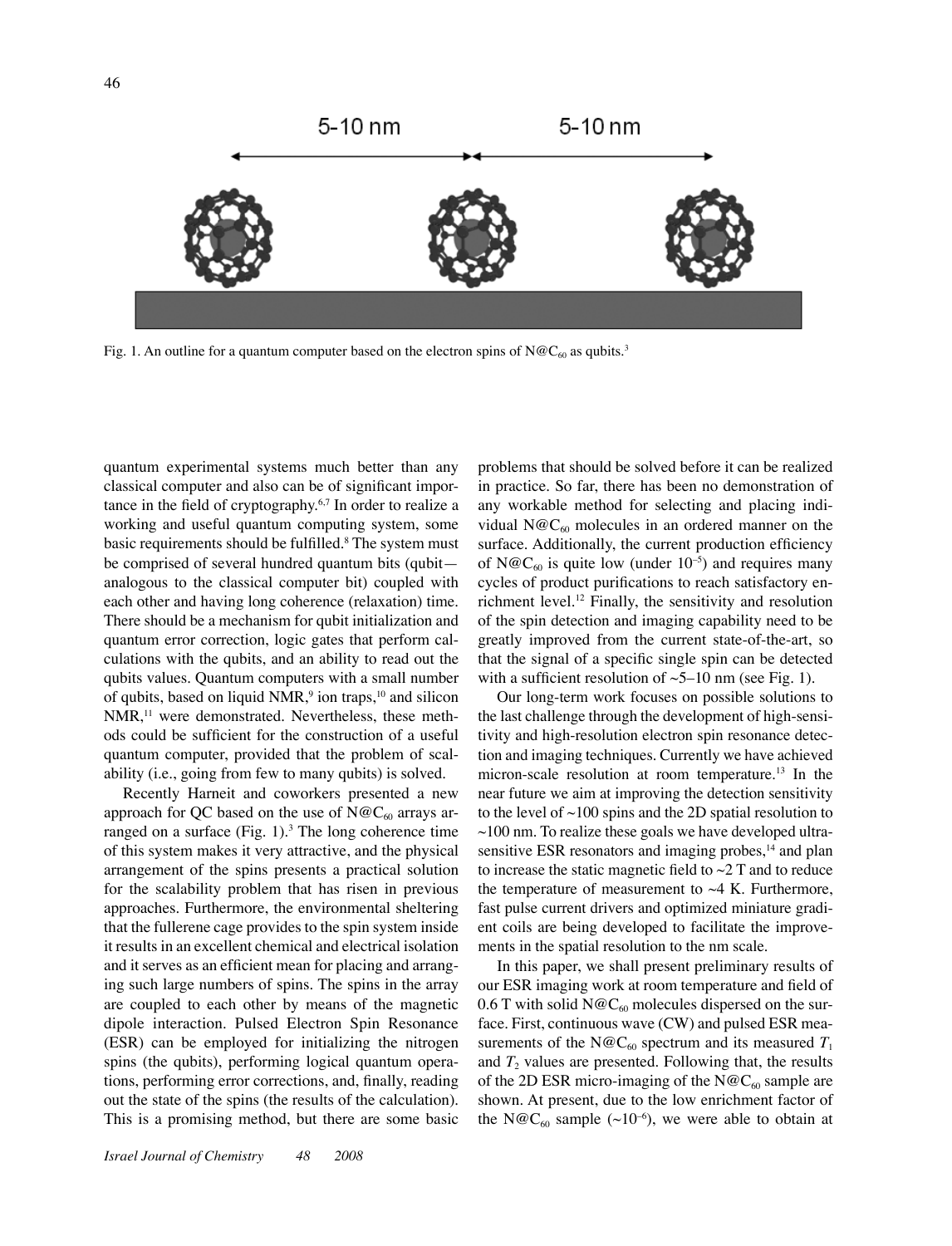

Fig. 2. A block diagram of the Pulsed ESR Imaging system.

room temperature images of  $N@C_{60}$  with a resolution of only  $\sim$ 50  $\mu$ m (with spin sensitivity of  $\sim$ 10<sup>7</sup> spins).

#### **Experimental**

## *CW ESR*

# Bruker CW ESR system (X-band EMX) was used to measure the CW ESR spectrum of solid  $N@C_{60}$  and to evaluate the amount of spins in the N@C<sub>60</sub> sample with respect to a reference sample.

### *Pulsed ESR Imaging System*

The measurements of  $T_1$  and  $T_2$ , as well as the imaging experiments were all performed with our "home-built" Pulsed ESR imaging system. A block diagram of this system is presented in Fig. 2. The system is constructed from the following main components: (a) PC, which supervises the image acquisition process through LabView software (National Instruments); (b) Timing card (PulseBlasterESR-Pro from SpinCore), which has 21 TTL outputs, time resolution of 2.5 ns, and a minimum pulse length of 2.5 ns; (c) an 8-bit twochannel PCI-format digitizer card for raw data acquisition and averaging having a sampling rate of 500 MHz and averaging capability of up to 0.7 M waveforms/s (AP-235, Acqiris); (d) PCI analog output card having 8 outputs with 16-bit resolution (PCI-6733, National Instruments); (e) microwave reference source (HP8672A) with power output of 10 mW in the 2–18 GHz range; (f) a "home-built" pulsed microwave bridge

containing (g) a 6–18 GHz low-power transceiver and (h) a solid-state power amplifier with 1 W output, 35 dB gain (home made); (i) high-voltage pre-regulator power supply for the (j) gradient coil drivers, which control the pulsed gradient coils in the imaging probe; (k) micro-imaging probe.

The imaging probe and its gradient coils are shown in Figs. 3 and 4. A rutile (TiO<sub>2</sub>) microwave dielectric ring resonator with a diameter of 2.4 mm and height of 0.5 mm is fed by a coaxial line and placed with the sample in the center of the gradient coil structure. The gradients include a set of x, y, and z gradient coils. The structure of the x gradient coil is a simple Maxwell pair, the coils of the pair are connected in parallel and have total inductance of 1.1 µH, resistance of 0.5 Ohm, and produce magnetic gradient of 1.37 T/m•A. The y gradient coil is based on Goley geometry, has total inductance of 2.09 µH, resistance of 0.55 Ohm, and it produces a magnetic gradient of 1.25 T/m•A. Both the x and y gradient coils are driven by the pulse current drivers. The z-gradient coil is also based on Golay geometry and has efficiency 1.31 T/m•A. It has total inductance of 8.9 µH and resistance of 1.8 Ohm, making it more suitable for static gradient than for pulsed operation. The maximum magnetic field gradient achieved by this system (for the x and y coils) with short  $(0.5-1 \mu s)$  current pulses of 40 A (out of a 620 V source) is  $\sim$  55 T/m. The shield (shown in Fig. 4, made of  $\sim$ 1-µm-thick golden foil) acts as a barrier that prevents the microwave from escaping out of the resonator but still enables the low-frequency field generated by the gradient coils to penetrate inside. This enables one to maintain a high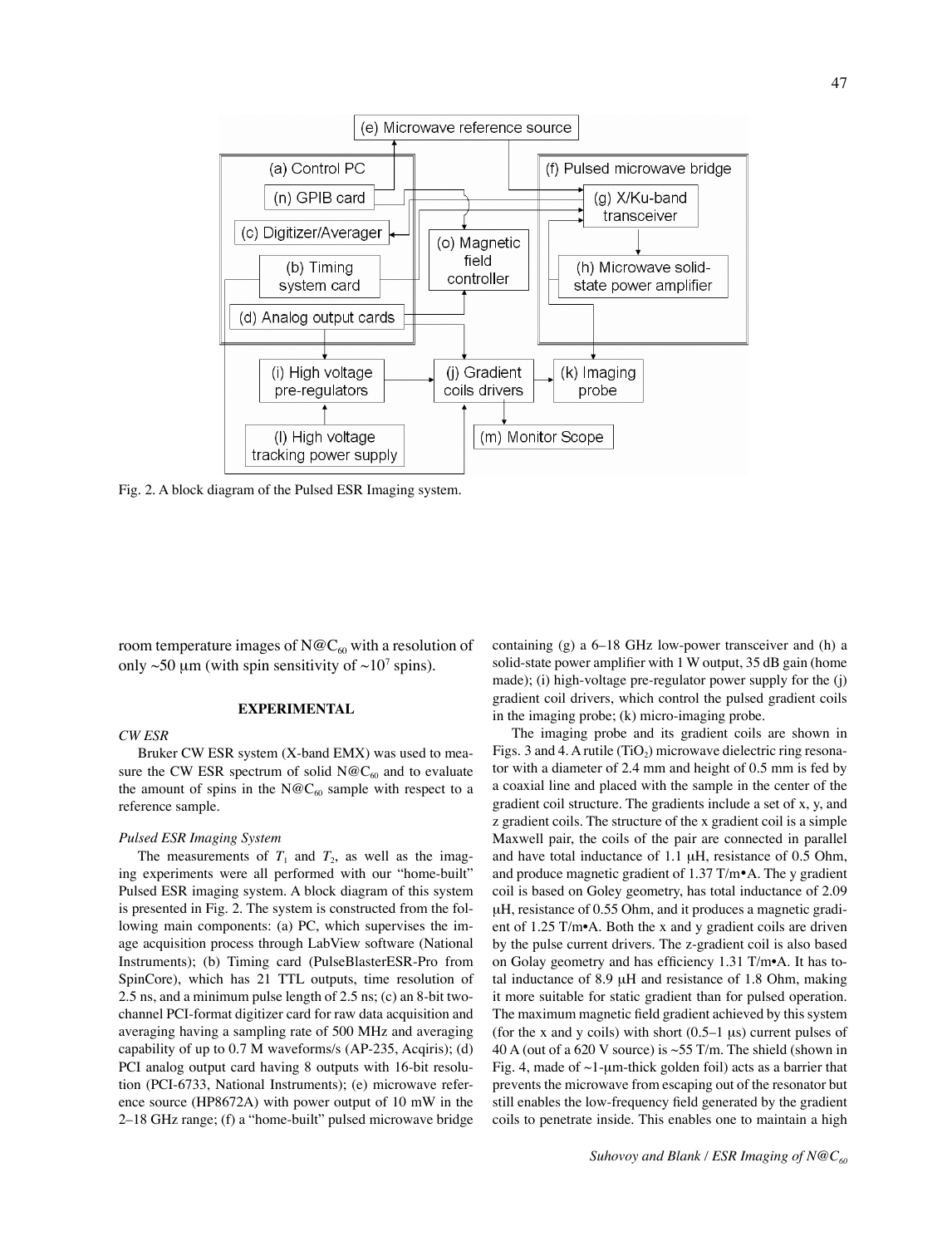

Fig. 3. The pulsed ESR imaging probe.



Fig. 4. Gradient coil structure.

quality factor for the microwave resonator, while still avoiding eddy currents due to the fast pulsed gradients. The system can be used either as a simple pulsed ESR spectrometer (when the gradients are not in use), or as an imaging system. In the latter case the imaging sequence shown in Fig. 5 was employed.13

# *Sample Preparation*

Endohedral fullerene,  $N@C_{60}$  (supplied by Prof. J.R. Cross from Yale) was dissolved in carbon disulfide  $(CS_2)$ .

*Israel Journal of Chemistry 48 2008*

The solution was evaporated to increase its concentration and was placed in a special glass sample holder, developed and prepared by our group via photolithography (Fig. 7B).<sup>15</sup> The unique design of the sample holder provides well-defined patterns for the imaging experiments and contributes to the enhancement in the sensitivity of the pulsed ESR imaging system. The sample contained approximately  $~10^{11}$  spins (evaluated by the CW ESR signal vs. reference signal of Trityl 1 µM solution).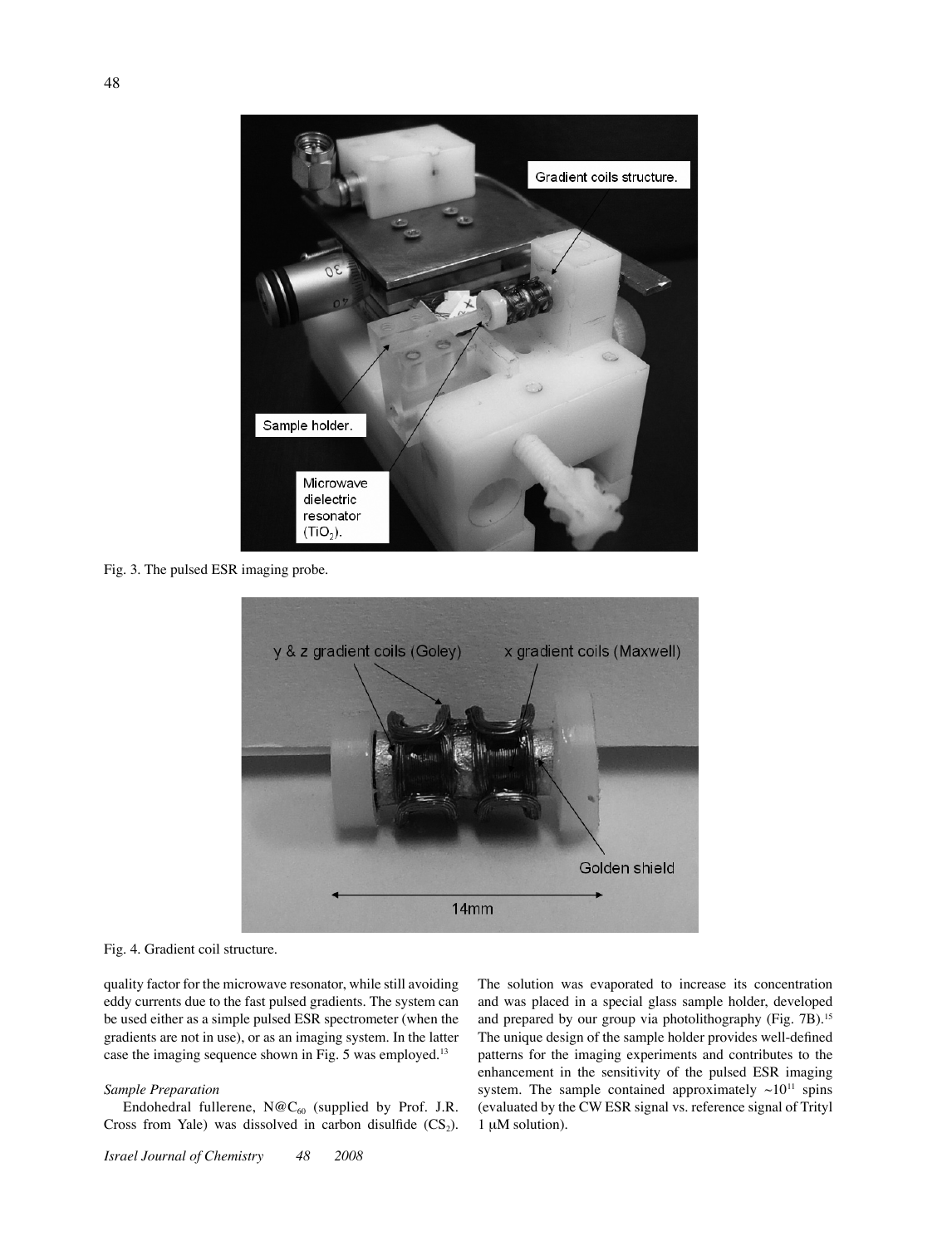

Fig. 5. Typical ESR pulse sequence used for imaging. The x and y pulsed gradients have a typical duration of  $\sim 0.7 \mu s$ , and peak magnitude of  $\sim$ 1.5 T/m. The constant z gradient has a magnitude of  $\sim 0.5$  T/m.

## **results and discussion**

The N@C<sub>60</sub> sample underwent a set of ESR measurements to verify its composition and to characterize its properties. As a first test we measured the CW spectrum of the sample with a commercial X-band system (Fig. 6A). The spectrum exhibits the familiar three sharp peaks induced by the nitrogen hyperfine splitting of 5.67 G.16 The line width of the peaks was found to be relatively broad  $(\sim 0.2 \text{ G})$  compared to previous measurements  $(0.05 \text{ G})$ .<sup>16</sup> This is probably due to relatively large modulation employed (0.1 G), which was necessary in order to obtain a measurable signal. Saturation was not observed in the above measurement. The broad central peak is most likely due to  $C_{60}$  molecular fragments and



Fig. 6. (A) CW spectrum of a solid N@C<sub>60</sub> sample. The typical line width of the sharp peaks is ~0.2 G. This spectrum was obtained at a frequency of ~9.2 GHz, modulation of 0.1 G, and attenuation 25 db (~1 mW of power). (B) Pulsed field step echo spectrum of the N@C<sub>60</sub> sample (spectrum show in the frequency domain). (C)  $T_2$  measurement: primary echo sequence was used to measure the spin–spin relaxation time, the peak amplitude of the echo was measured as a function of  $\tau$  (the interval between the first and the second pulse). The relaxation time was calculated from the following relation:  $V(\tau) \propto \exp(2\pi/\tau)$ . The spin–spin relaxation time was found to be  $6 \pm 0.56$  µs. (D)  $T_1$  measurement: for the spin–lattice relaxation time measurement Free-Induction-Decay (FID) sequence was used with a single 90° pulse. The peak amplitude in the frequency domain was measured as a function of the repetition time  $(T_R)$ . The relaxation time was evaluated from the following relation:  $V(T_R) \propto (1 - \exp(-T_R/T_1))$ , where  $V(T_R)$  is the peak amplitude for specific repetition time. The spin–lattice relaxation time was found to be 148  $\pm$  17 µs.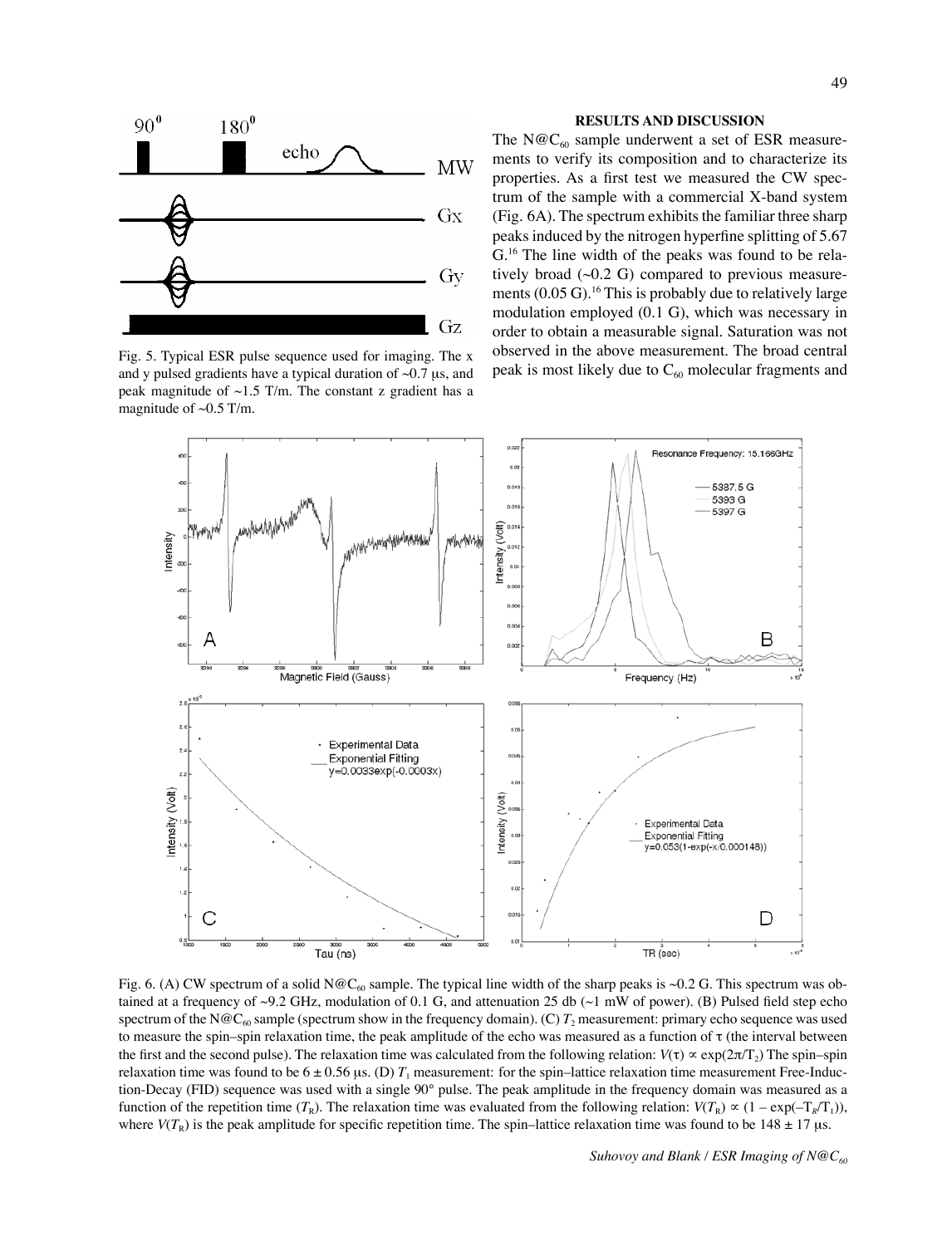

Fig. 7. (A)  $N@C_{60}$  solid sample used for imaging. (B) Glass sample holder produced by photolithography. (C) Pulsed ESR Image of a solid N@C<sub>60</sub> sample dispersed on a surface (zoom in on the sample, showing part of the original 64  $\times$  64 pixel image).

other impurities in the sample. Based on the ESR signal we estimated the number of spins in the sample to be  $\sim$ 10<sup>11</sup> with an enrichment factor of  $\sim$ 10<sup>-6</sup>.

Following the CW experiments, a set of pulsed ESR measurements was conducted to verify the capability of our home-built system to obtain a measurable signal and to quantify the sample relaxation times  $(T_1, T_2)$ . Figure 6B shows the measured field step echo signal (three field values) that is in good agreement with the CW spectrum in terms of peak separation  $(\sim 5.5 \text{ G})$ . The broad peak that appears in the CW spectrum, which has much shorter  $T_2$ , could not be observed in the pulse measurements. The high sensitivity of our resonator, along with the inherent advantages of the pulse vs. CW system, were useful for the quantification of the sample  $T_1$  and  $T_2$  parameters (Figs. 6C,D). The values obtained in our measurements for  $T_1$  and  $T_2$  (148 µs and 6 µs, respectively) are not in full agreement with those appearing in the literature (120  $\mu$ s and 20  $\mu$ s, respectively).<sup>3</sup> The main discrepancy appears in the value of  $T_2$ , which is shorter than previous measurements, possibly due to dipole–dipole interactions by the paramagnetic impurities in the sample and the use of different Larmor frequency in our experiments  $(16.8 \text{ vs. } 94 \text{ GHz in the literature}).$ <sup>17</sup>

Following this basic sample characterization work, more advanced micro-imaging experiments were carried out. A standard imaging pulse sequence (Fig. 5) was employed for the acquisition of the  $N@C_{60}$  image (Fig. 7C). The imaging sequence is based on two MW pulses of 90° and 180° (with durations of 100 ns and

140 ns, respectively), resulting in a primary echo signal. The spatial encoding is achieved by employing a constant gradient for the sample z-axis and two pulse gradients for the y- and x-axes. This sequence was repeated every  $\sim T_1$ . The experiments were performed at room temperature and at a frequency of 16.8 GHz. The total ESR image acquisition time was  $\sim$ 1.5 h to increase signal-to-noise ratio (SNR). The number of pixels for the entire 2D image was  $64 \times 64$ , and the calculated single pixel SNR is between 7–10. Image resolution was found to be  $\sim$  50 µm by comparing the length and width of the ESR image (measured in pixels) to the actual size of the sample inside the resonator volume of interest (measured in mm).

## **Conclusions and future directions**

The present experimental effort resulted in a rather low resolution of  $\sim 50 \mu m$ , which is relatively poor compared to some of our previous experiments (leading up to 3 micron resolution).<sup>13</sup> This is due to the low enrichment factor  $(\sim 10^{-6})$  of the sample used here, which limited the SNR of the measurement. Theoretically the enrichment factor can approach 100% (we already have access to samples with 1% enrichment), which implies a maximum of  $\sim 10^6$  increase in SNR. Since the gradient strength can be greatly increased by electronic improvements, one can safely assume that currently the resolution is limited only by the SNR per voxel. It is known that the voxel SNR is linearly proportional to the voxel volume (i.e., the number of spins). Thus, increased SNR